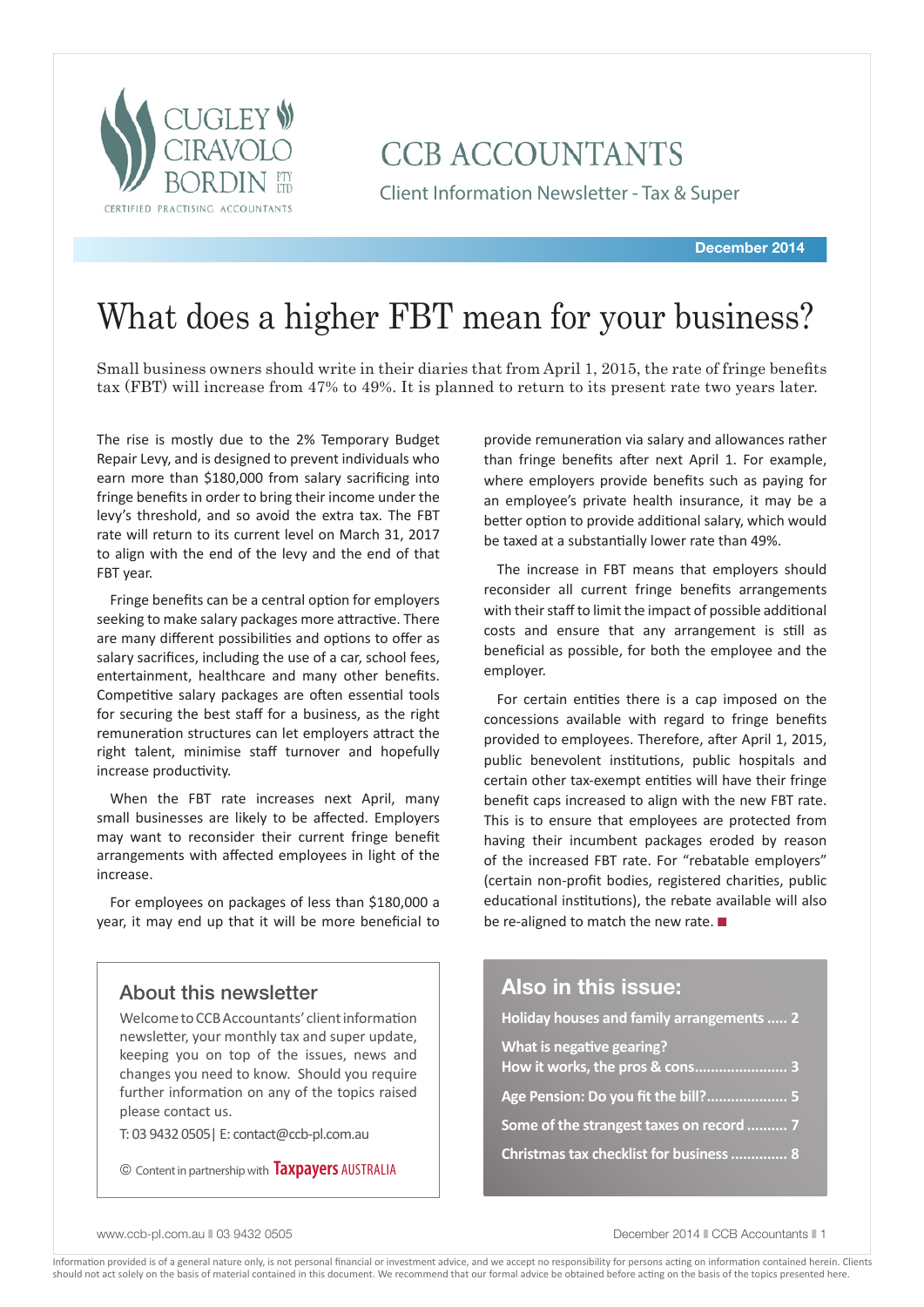# Your holiday house and family arrangements



The Tax Office has formed views about disclosing income and claiming deductions where non-economic rental arrangements — that is, "mates rates" — occur involving the use of holiday homes. A similar approach is adopted for arrangements you may make with family members involving residential property. The following is a summary of the Tax Office's view for these types of arrangements.

### **Letting of property to relatives**

Where the property is let to relatives on a commercial basis (that is, consistent with normal commercial practice) the owner of the property would return assessable income and be entitled to claim deductions no different to if it were an arms' length situation.

If the property is let at less than commercial rent, the Tax Office's general rule is that income tax deductions for losses and outgoings incurred in connection with the rented property may be allowed up to the amount of rent received.

Claims beyond that limit would depend upon individual circumstances and would need to be assessed on an individual basis. In some instances, costs can be apportioned based on the amount of floor space used in deriving the rental income.

### **Board and lodging**

Adult children living at home and making token payments to their parents would typically constitute board and lodging.

Arrangements of this nature are considered by the Tax Office to be of a domestic nature and there should be no income tax consequences. The income received is not assessable and the owner is not entitled to claim any deductions.

### **Occupancy on basis of sharing household costs**

As a general rule, such arrangements (where the owner is one of the "sharers") are not considered to be a benefit to the owner and there should be no

income tax consequences. The income received is not assessable and the owner is not entitled to claim any deductions.

### **Holiday home let for part year**

The rent received from letting the property, at a commercial rental, is assessable income. Where friends or relatives of an owner occupy a property for holidays at zero or minimal cost, or the property is either occupied by the owner for short periods or remains unoccupied, then the token amounts received in these cases would not be considered assessable income.

Deductions in respect of the property are only available for those periods where the property is available for letting (that is, where active and bona fide efforts to let the property at a commercial rental have been made).

In one court case, the owners of a property for an income year had let the property for 16 days, occupied it for 107 days, and kept the property vacant for the balance of the year. The Taxation Board of Review apportioned the losses and outgoings attributable to the property on a time basis, and allowed a deduction for the proportion of the year that the property was let (in this case, 4.4%).

Travelling expenses incurred by the owner of a property in inspecting and maintaining the property are typically allowable deductions. The cost of travel undertaken to prepare the property for incoming tenants, or to inspect the property at the conclusion of the tenancy, should also be deductible. Again, apportionment may be necessary to the extent that the property is not fully available for rent for the entire year.

### **Purchase of a residence by a family trust**

Where a family's residence is owned by their family trust, and rent is paid for the right to occupy the property, it often follows that the trust will incur a net loss from the arrangement.

Taxpayers should be careful when implementing such arrangements. The Tax Office may deny the losses incurred by the trust on the basis that the arrangement is a private or domestic arrangement.

 Alternatively, the Tax Office may also deny any losses on the basis that the arrangement had been entered for the dominant purpose of obtaining a tax benefit (that is, to generate losses) unless there is a compelling alternative reason. The need to protect assets from creditors, amongst others, may be one such reason.

*Continued* →

2  $\parallel$  CCB Accountants  $\parallel$  December 2014 03 9432 0505  $\parallel$  www.ccb-pl.com.au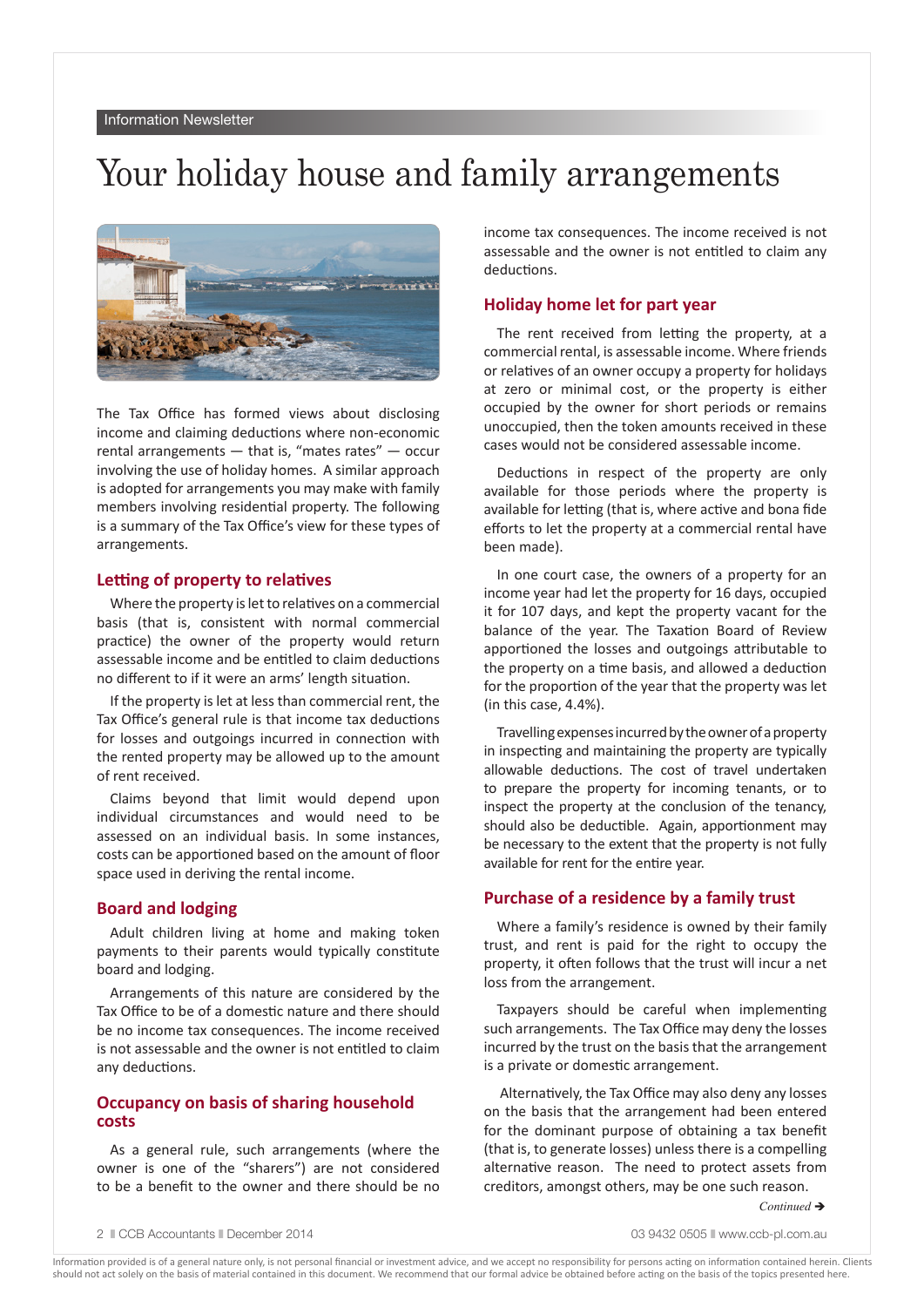### **Short-term accommodation and small business CGT concessions**

In certain circumstances, the disposal of a holiday apartment may be eligible for the small business concessions if it has been used in the course of carrying on a business. There are a number of conditions that must be met in order to access the concessions, and among these is that the asset being disposed must satisfy the definition of an "active asset" under tax law.

The active asset test specifically excludes a property deriving passive income (that is, rent) from being eligible for the CGT concessions. One exception however is that the main use for deriving rent was only temporary.

Whether a rental arrangement exists, or alternatively the activities give rise to business income, will depend on the particular circumstances.

The issues that indicate whether a rental arrangement exists include:

- the tenant's right to exclusive possession
- the degree of control retained by the owner, and
- the extent of the services provided by the owner.

In broad terms, "exclusive possession" is a contractual arrangement whereby the premises are leased to a tenant and the landlord is prohibited from entering the property unless permission has been sought. Short-term accommodation generally provides the guest with a

temporary licence to occupy the premises and do not necessarily provide the tenant with exclusive possession.

The following example from the Tax Office illustrates one such situation:

*Jenny owns a holiday apartment complex with 10 suites. The apartments are advertised collectively and are booked for periods ranging from one to two weeks. The majority of bookings are from one to seven nights. Jenny, as the owner-manager, is responsible for bookings, checking guests in and out and cleaning the apartments. She also provides clean linen and meal facilities to guests.* 

*The arrangements indicate that the guests do not have exclusive possession but rather only the right to occupy the apartment. The guests stay for a relatively short-term and the services and facilities provided by Jenny are significant. These facts indicate that the income derived is not rent but rather business income, and therefore the property will be considered an active asset.* 

Whether a property-owner is carrying on a business will depend on the particular activities involved. Factors such as size and scale provide a good indication. Activities such as financing the property, appointing a property agent, attending to body corporate matters, undertaking periodic repairs and maintenance, and maintenance of accounting and tax records have not been considered commercial activities by the Tax Office in the past, but rather no more than any real property investor would carry out in monitoring and maintaining an income producing investment*.* n

# What is negative gearing? How it works, the pros & cons

Taking out a loan to raise money for an investment is a well-used tactic for many Australians. In fact, borrowing to buy big ticket items is part of financial reality – for example, how many of us could afford to buy a house out of our own pocket?

Borrowing funds will increase the amount you can have invested, and naturally amplifies potential gains because there is a larger capital base on which to earn returns. The caveat in all this, of course, is that it can also magnify losses.

If you're using borrowed funds, and the investment makes a loss, you are still responsible for the interest on the loan as well as the principal on the loan itself.

A "geared" investment is just another way of saying that the amount invested has been ratcheted up through getting a loan. The word gearing can be understood in a similar way to how gears work on a bicycle – a mechanism that turns a small effort on the pedal into a bigger physical force on the wheel.

One of the basic principles of tax in Australia is that costs necessarily incurred in earning income are generally tax deductible. Where a loan is needed to buy an income-producing asset, the interest on the loan is generally tax deductible. Being able to claim such costs is not peculiar to Australia, and operates in the tax regimes of many other countries.

The same principle operates in the finance and investments sphere — the tax law allows you to deduct certain costs from your income that are incurred when borrowing money for investment, provided the

*Continued* →

www.ccb-pl.com.au || 03 9432 0505 || 03 0505 || 03 0505 || 03 0505 || 03 0505 || 03 0505 || 03 0505 || 03 0505 |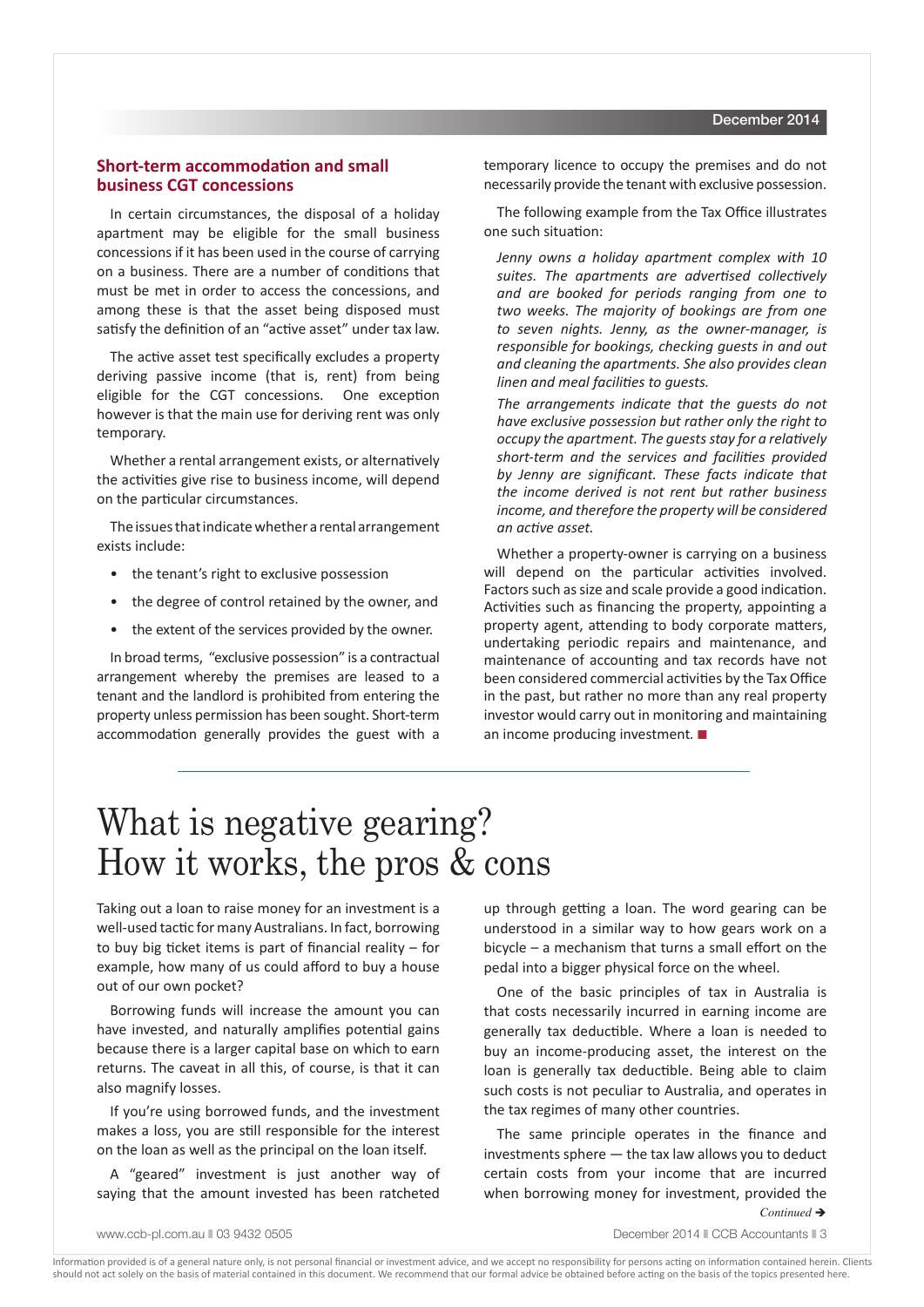#### Information Newsletter

### What is negative gearing? How it works, the pros  $\&$  cons (cont)

investment has been made to produce assessable income.

"Negative" gearing comes about when earnings from an investment do not cover the costs associated with that investment, such as interest on borrowed funds.

This is the concept of "negative gearing" in a nut shell – and is the reason why it can be so appealing for many investors, given that there are tax benefits for using someone else's money.

#### **Investment property**

Property is one investment area where negative gearing has been used to great effect.

For investment property, the ideal situation would be to make enough returns to cover loan repayments, plus interest, over the life of the loan. But what are some of the risks of having a negatively geared property? Examples include interest rates increases, or tenants moving out and leaving you with no rent coming in. A longer-term concern would be the property losing value over the time you own it.

Should the costs in relation to a rental property  $-$  such as rates, repairs, depreciation  $-$  exceed its income, the net loss in most circumstances can be offset against a taxpayer's other income. In other words, you can apply the loss against your assessable income to end up with a reduced taxable income. Ask this office for further costs that can be claimed for rental properties.

#### *Basic example*

*An investor has a net salary, after tax deductions, of \$50,000 and borrowed \$102,000 at 10% interest a year to buy a property. Net income from this investment property for the year comes in at \$6,240 (which is after deductible expenses other than interest).*

| Taxable salary                   | \$50,000       |
|----------------------------------|----------------|
| plus net rental receipts         | S6.240         |
| Total assessable income          | \$56.240       |
| less interest deduction          | -\$10,200      |
| Taxable income                   | <i>S46.040</i> |
| Tax payable (excluding Medicare) | 57. 362        |

*The tax payable (excluding Medicare) on the \$50,000 net salary without the negatively geared rental property would otherwise be \$8,850, so the investor has paid \$1,488 less tax.*

But the ability to negatively gear needs to be kept in perspective as an aid to investment – a means to an end, not a goal in itself. The strategy is sound as long as the investment is also sound, and will over the long term give you a positive return. A good investment must eventually show a profit, and its merit should never hang only on its ability to garner a tax benefit.

Another thing to keep in mind is that for negative gearing to work, you must have other income from which to claim the tax benefit. This may seem obvious, but it's worth stating  $-$  if all the income you have coming in centres on your geared investment, and you make a loss on it, there's no way to turn that "negative" into a positive.

Ideally, you should have confidence that the investment property will be worth much more in overall capital terms once you come to sell, and that it will be worthwhile to carry the losses in the meantime – with a little help from the tax benefits that negative gearing can give you.

One extra to keep in mind is that an asset held for at least 12 months should also get a 50% discount on capital gains tax (but check with this office to make sure).

As with any investment, do your homework first:

- choose your investment property carefully, with good capital appreciation potential
- make sure that you have sufficient financial reserves to cover any possible periods of having no rental income, and it may be wise to consider landlord insurance
- you will also need to be able to cover occasional repairs or maintenance
- talk to us before making an investment decision to see if the negative gearing strategy will work for you.

### **Negative gearing for shares: Beware**

The concept of negative gearing works with other types of investments, although property may have more deductions available for your tax return.

With sharemarket investment, as the security over the loan can fluctuate in value (that is, the shares you buy can vary in value much more than a house, for example), the lender will generally limit the amount you are able to borrow to a certain percentage of the value of the share investment (expressed as a "loan-tovalue ratio" or LVR).

The added danger of gearing for the sharemarket, as demonstrated during the global financial crisis of recent times, is when the value of stocks falls below this LVR, resulting in dreaded "margin calls". Investors are well advised to do some careful homework before committing too much to this sharemarket strategy.  $\blacksquare$ 

4  $\degree$  CCB Accountants  $\degree$  December 2014 03 9432 0505 n www.ccb-pl.com.au 03 9432 0505 n www.ccb-pl.com.au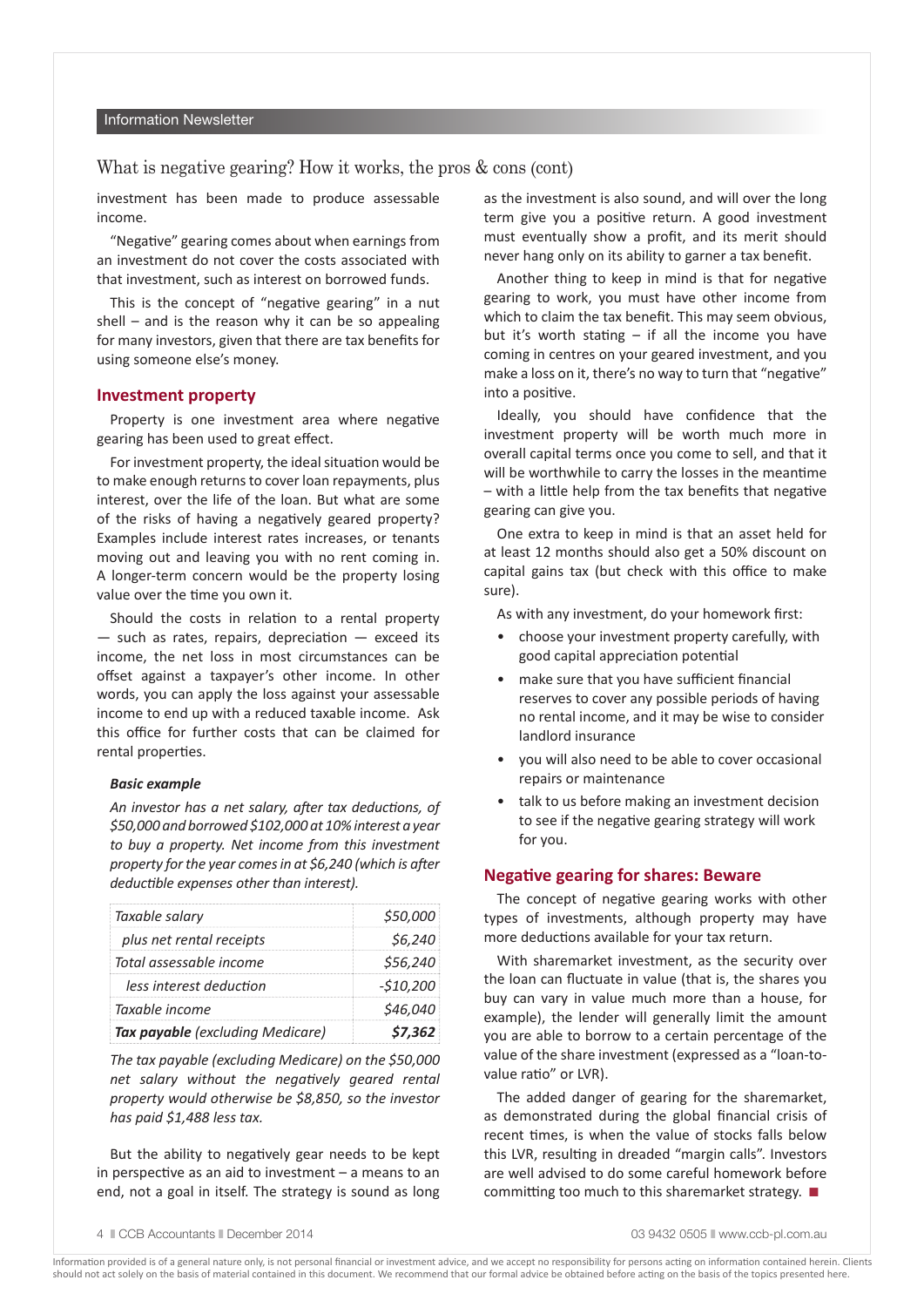# Age Pension: Do you fit the bill?

Australians have a long history when it comes to age pension schemes. The first national pension scheme in Australia was formed in 1909 and provided the grand sum of £1 per fortnight for men over the age of 65. As life expectancy for males at the time was around 55 years, most men did not reach the qualifying age and so the pension at the time was very affordable, which is just as well as its funding came out of general revenue.



Of course over the intervening years a lot has changed, including making the Age Pension available for women (although initially it was only provided to widows), introducing means testing, and tying the pension payment rates to inflation.

But given that a lot of recent budgetary changes have been focused on the welfare sector, and may or may not have been put in place, retirees and pre-retirees can be excused for feeling some confusion over just what exactly is the make up of the Age Pension in 2014, what are the conditions to receive it, and the eligibility factors involved.

The main features of the Age Pension as it now stands are:

- a basic maximum rate of \$776.70 a fortnight for singles and \$1,171.00 a fortnight for couples (from September 20, 2014)
- eligibility age of 65 years
- the application of an income test and an assets test, which can reduce the payment rate for those that exceed certain thresholds for each.

To qualify for the Age Pension, you must first have been an Australian resident for at least 10 years, but you must also satisfy the age, income and assets tests. The Q&A list that follows will hopefully spell out the current status quo, whether you're eligible, the hurdles to get there, and what benefits you receive.

### *Q1: What age do I have to be to qualify for Age Pension, and will this change?*

**A:** The current qualifying age for all people, whether male or female, is 65. From July 1, 2017, the qualifying age will increase by six months, and will rise in sixmonth increments every two years to reach age 67 by July 1, 2023. The Federal Government has said that it plans to further increase the eligibility age to 70 by 2035, but this is yet to be legislated.

### *Q2: What are the means tests to determine how much Age Pension I get paid?*

**A:** The Age Pension payment amounts can be restricted because of income and assets tests. Generally whichever test results in a lower payment is the one that applies to you. If the level of assets or income exceeds the relevant threshold for full benefits, the benefit entitlement is "clawed back", resulting in a partial pension payment. Of course going over the upper thresholds results in ineligibility for any pension amount.

As a reminder about the difference between assets and income, remember that:

- money in the bank is an asset, but the interest it earns is income
- a holiday house is an asset, while the rent it generates is income
- a business or equipment is an asset, while the net profit these make is income.

### **Asset test**

An asset is defined to be "any property or possession you own either partly or wholly". It includes assets held outside Australia and debts owing to you. Once a person reaches Age Pension age, their superannuation is counted as an asset under the assets test.

Assessable assets typically include:

- amounts in superannuation for persons who have reached Age Pension age
- reportable superannuation contributions (typically salary sacrifice)

*Continued* è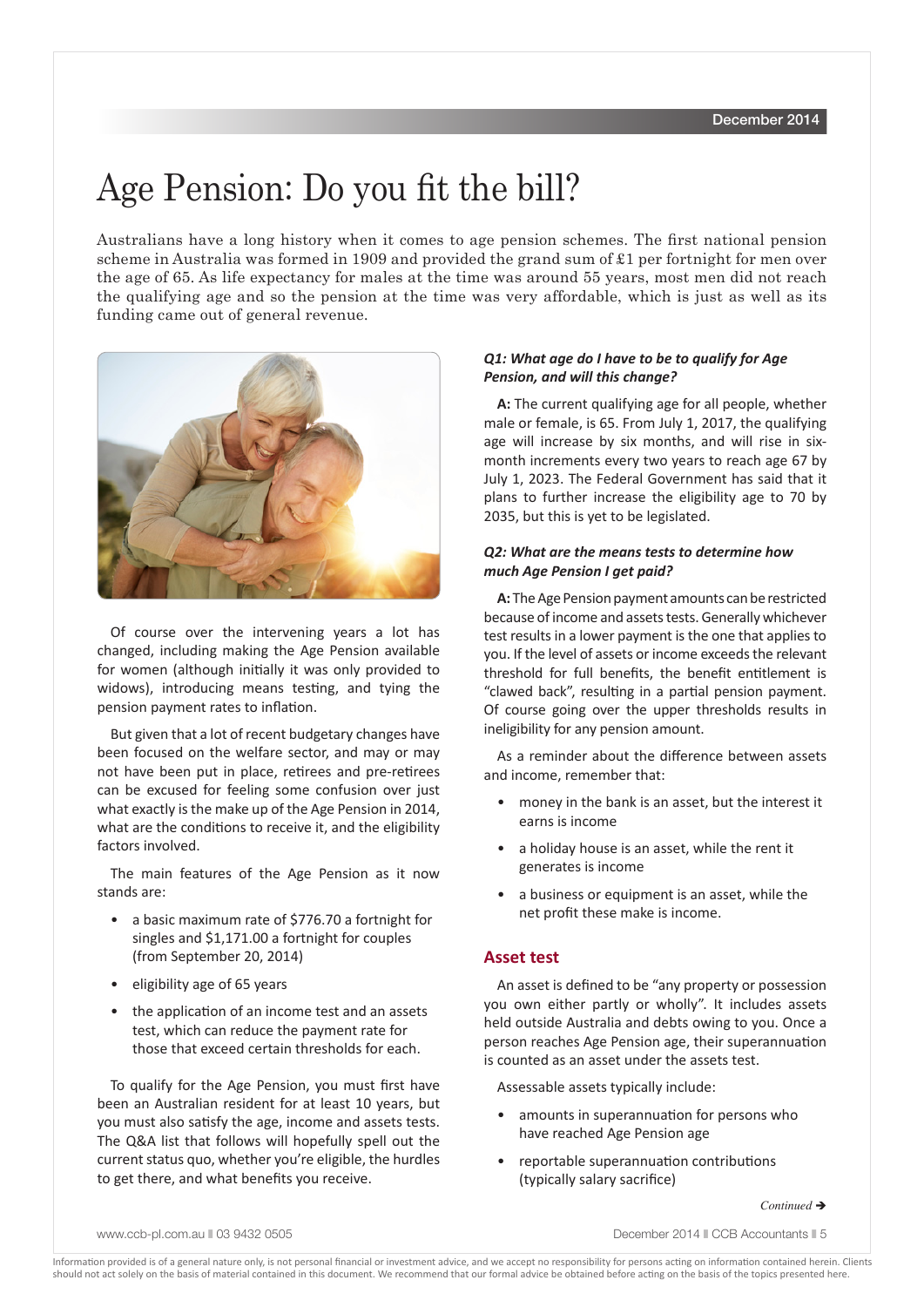#### Information Newsletter

### Age Pension: Do you fit the bill? (cont)

- cash and the market value of financial assets held (including interest bearing deposits, fixed deposits, bonds, debentures, shares, property trust units, friendly society bonds and managed investments)
- real estate (including a holiday home) other than the principal home
- total net losses from rental property
- value of businesses or farms including goodwill (where goodwill is shown on the balance sheet), and
- surrender value of life insurance policies etc.

Other assessable assets are more obvious, and include items such as boats, caravans, motor vehicles and other household contents and personal effects.

The asset test limits are also determined by a person's home ownership status. For home owning singles, the value of all eligible assets must be less than \$202,000 for a full pension, or \$771,750 for a part pension. For non-home owning singles, the value limits are \$348,500 full pension and \$918,250 part pension.

For couples, the full pension asset value limit is \$286,500 for home owners (\$1,145,500 part pension) and \$433,000 for non-home owning couples (\$1,292,000 part pension).

There are however some excluded assets, which include but are not limited to:

- the applicant's principal home, or proceeds from the sale of it if it is intended to buy another within 12 months
- assets used to support some income streams, depending on date of purchase
- accommodation bonds paid for residential aged care
- life interest (not created by the pensioner, beneficiary or their partner), and
- granny flat interest.

There are other excluded assets, which Centrelink will be able to determine depending on personal circumstances.

### **Income test**

The income test allows for full benefits to be paid where a recipient's income does not exceed a certain threshold. For singles (from September 20, 2014) this is up to \$160 a fortnight, and for couples \$284 (for the combined couple). For income above these thresholds, the benefit reduces by 50 cents for each additional dollar of income. Payments reduce to zero at or above the maximum income threshold, which is presently \$1,868.60 a fortnight for singles and \$2,860.00 for couples.

### *Q3: I know that to receive Age Pension, I have to be an Australian resident. What exactly constitutes being an Australian resident?*

**A:** To lodge an Age Pension claim, you must be an Australian resident and in Australia on the day that you lodge your claim. To qualify as an Australian resident that can receive Age Pension, you must be living here as:

- an Australian citizen, or
- the holder of a permanent resident visa, or
- a New Zealand citizen who was in Australia on February 26, 2011 or for 12 months in the two years immediately before that date, or was assessed as "protected" before February 26, 2004.

To meet the Age Pension requirements, you also need to fulfil the 10-year qualifying Australian residence requirements, except in special circumstances. This means you have been an Australian resident for a continuous period for at least 10 years, or for a number of periods which total more than 10 years, with one of the periods being at least five years.

### *Q4: Once I've found out that I fulfil all criteria, how do I apply for my Age Pension payment?*

You should submit your claim to the Department of Human Services (Centrelink) as soon as possible so that you can be paid from the earliest possible date. When lodging your claim you will need to provide details of your income and assets, you partner's income and assets as well as details of any overseas pension you receive.

You can either claim online by registering for Centrelink's online services or fill in an Age Pension claim form, which Centrelink can provide.

Once you submit your claim, you will need to provide proof of identity, usually in the form of an Australian birth certificate or authorised extract, a current Australian passport, a citizenship certificate, an Australian visa, a document of identity, a certificate of evidence of resident status or a certificate of identity. Centrelink will also tell you if there are other verification documents and forms that you need to provide.

Centrelink will then send you a letter advising if your claim has been successful or not, which will also outline when your payment will start and how much you will get. *Continued* <sup>è</sup>

6 n CCB Accountants n December 2014 03 9432 0505 n www.ccb-pl.com.au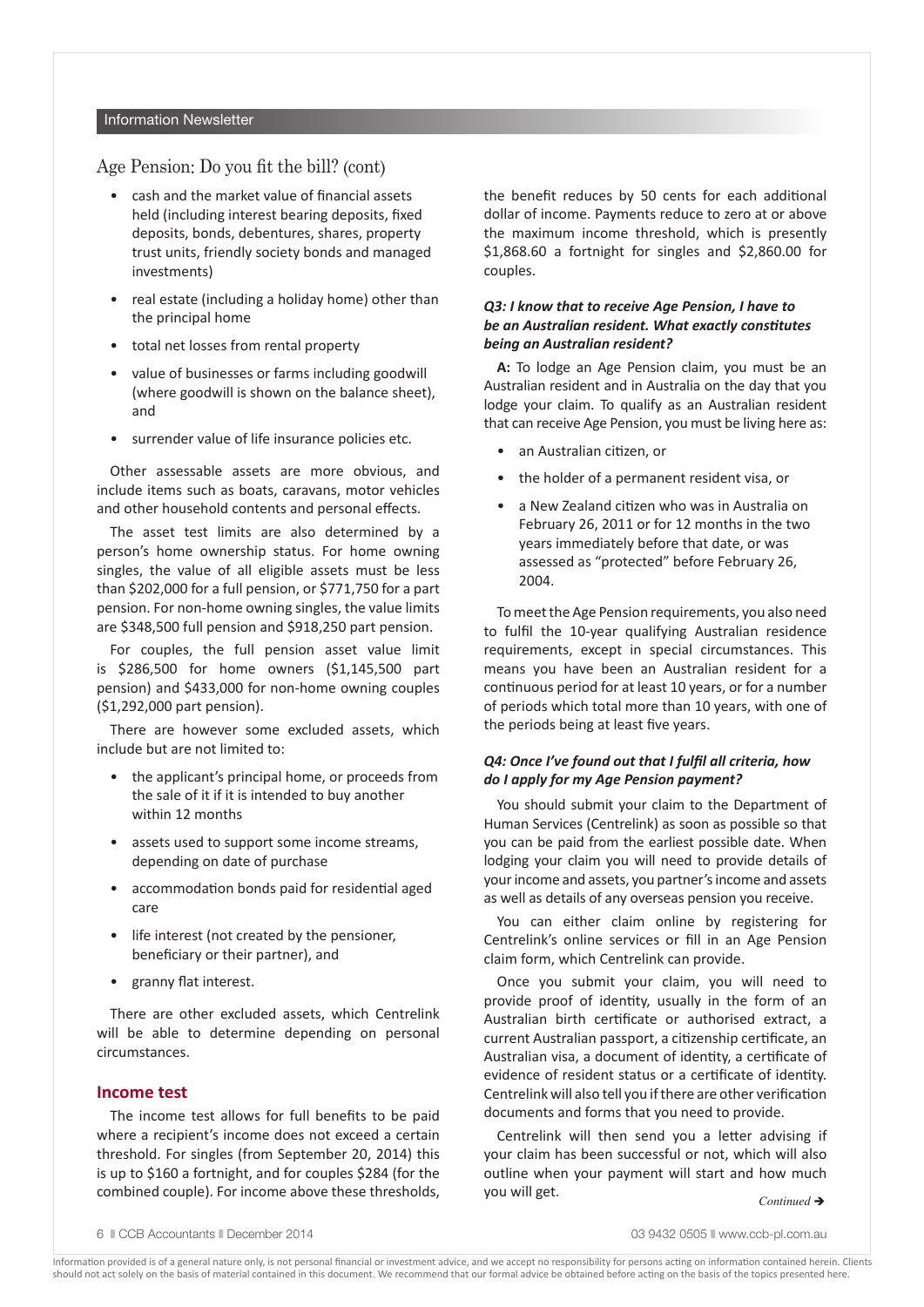#### *Q5: What are the payment rates?*

The rates, from September 20, 2014, are as below:

| <b>Status</b> | Pension rate per fortnight                               |
|---------------|----------------------------------------------------------|
| Single        | \$776.70 (plus clean energy<br>supplement, \$14.10)      |
| Couple        | \$585.50 each (plus clean energy<br>supplement, \$10.60) |

The next rate adjustment is due in March 2015.

There are additional amounts that may be added to the above, depending on personal circumstances, such as a pension supplement if you are also receiving other support such as a carer payment, bereavement allowance or Austudy. Centrelink can provide more guidance on this, as it will depend on your circumstances.

### *Q6: Will my payment be adjusted or reviewed?*

From time to time, your Age Pension payment amount will be reviewed. The amount you receive may be adjusted because your or your partner's circumstances change. This includes a change in income, accommodation or separation from your partner due to illness.

The Age Pension rate is also adjusted twice a year in line with inflation, usually in March and September. This includes adjustments in line with the Consumer Price Index (CPI), Male Average Weekly Total Earnings, and the Pensioner and Beneficiary Living Cost Index increases. The last is designed to index base pension rates when the cost of living index is higher than the CPI.

### *Q7: If I am eligible for the Age Pension ...*

You will be paid every fortnight. The Age Pension can include pension supplements to assist with the costs of regular bills such as energy and rates. You will also receive a Pensioner Concession Card to help reduce the costs for medicines under the Pharmaceutical Benefits Scheme. It may also make you eligible for a range of additional concessions. If you are privately renting your accommodation, you may also receive some rent assistance for this cost.

#### *Q8: If I am not eligible for the Age Pension ...*

If you are deemed ineligible, you always have the right to appeal any decision made by Centrelink. You may still qualify for a Commonwealth Seniors Health Card and this will assist you with the costs of prescription medicines and other health care services. It is not assets tested but an income test applies, which is to be expanded from January 1, 2015, to include superannuation benefits.  $\blacksquare$ 

### *Did you know... Some of the strangest taxes on record*

Throughout history tax has been used to raise revenue, bring about social change, and strengthen governments. It has also made entire societies live quirky lifestyles in order to pay as little as possible.

As long as tax has existed, citizens of the world have paid a host of weird and wonderful dues. Here are some of the more unusual taxes ever introduced.

- During the Middle Ages, soap was taxed in some European nations. The tax stayed in effect for about a hundred years. Great Britain repealed its soap tax in 1835.
- In 1660, England put a tax on fireplaces. Citizens began to cover their fireplaces with bricks to hide them and avoid the tax. It was repealed in 1689.
- Later that century, in 1696, England began to tax houses on the amount of windows they had. This led builders to build houses with fewer windows, which in turn caused widespread health problems. England repealed the tax in 1851.
- In Russia 1705, Emperor Peter the Great implemented a beard tax, in hopes it would force men to adopt the clean-shaven look popular in Western Europe.
- New York City has a sliced bagel tax. The city taxes prepared food as well as general food, which means sliced bagels are taxed once as a food item and again as a prepared food item.
- In California, fresh fruit bought from a vending machine is taxed at 33%.

www.ccb-pl.com.au || 03 9432 0505 || 03 0605 || 03 0605 || 03 0605 || 03 0605 || 03 0605 || 0505 || 0505 || 060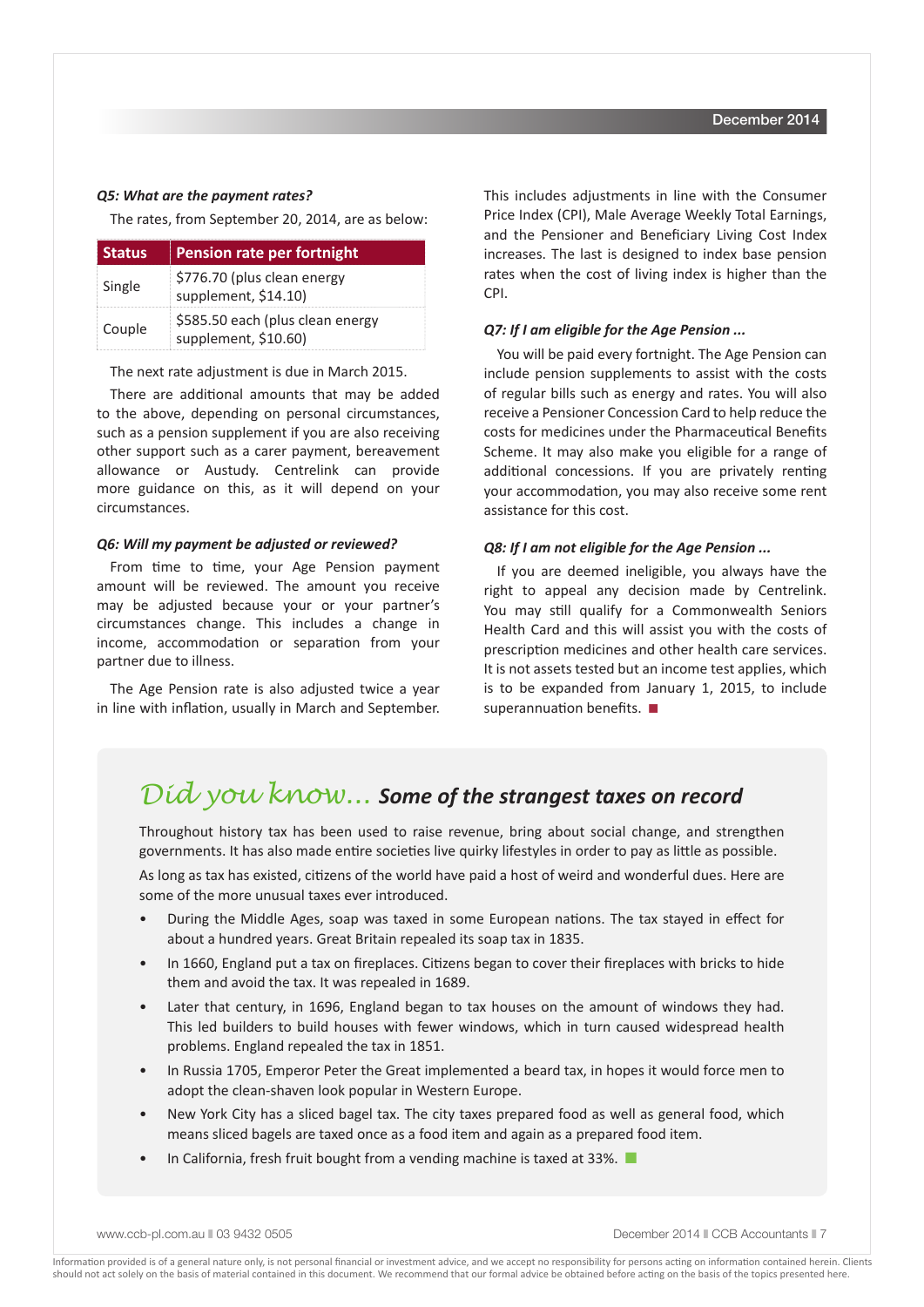# Christmas year-end tax checklist for business

| 1 Cash bonuses                                                                                                                                                                                                                                                                                                                                                                                                                                                                                                                                                                                                                                                                                                                                                                                                         |                                                                                                                                                                                                                                                                                                                                                             |                                                                                                                                                                                                                                                                                                                                                        | <b>Please circle</b>                                |    |                            |  |  |  |
|------------------------------------------------------------------------------------------------------------------------------------------------------------------------------------------------------------------------------------------------------------------------------------------------------------------------------------------------------------------------------------------------------------------------------------------------------------------------------------------------------------------------------------------------------------------------------------------------------------------------------------------------------------------------------------------------------------------------------------------------------------------------------------------------------------------------|-------------------------------------------------------------------------------------------------------------------------------------------------------------------------------------------------------------------------------------------------------------------------------------------------------------------------------------------------------------|--------------------------------------------------------------------------------------------------------------------------------------------------------------------------------------------------------------------------------------------------------------------------------------------------------------------------------------------------------|-----------------------------------------------------|----|----------------------------|--|--|--|
| Has the business paid employees with cash bonuses as a year-end reward?<br>If yes, has the employer considered the following:<br>Timing: Whether the amount would be paid in December or in the new year? Should it be<br>$\bullet$<br>provided for in the accounts at month-end?<br>PAYG withholding: Has the appropriate amount of PAYG withholding for lump sum payments<br>$\bullet$<br>been calculated and provided for?<br>Superannuation Guarantee: Has superannuation guarantee of 9.5% (for 2014-15) been<br>$\bullet$<br>provided for with respect to the relevant bonus paid?<br>Payroll tax: Have state-based payroll taxes been considered with respect to bonus?<br>$\bullet$<br>Note that a deduction should be available for bonuses paid under the general deduction provision as<br>a business cost. |                                                                                                                                                                                                                                                                                                                                                             |                                                                                                                                                                                                                                                                                                                                                        |                                                     |    | No<br>No<br>No<br>No<br>No |  |  |  |
|                                                                                                                                                                                                                                                                                                                                                                                                                                                                                                                                                                                                                                                                                                                                                                                                                        | 2 Christmas parties and related entertainment and transport (employees and associates)                                                                                                                                                                                                                                                                      |                                                                                                                                                                                                                                                                                                                                                        |                                                     |    |                            |  |  |  |
| Has the business provided food, drink, entertainment and associated travel<br>(ie. 'meal entertainment' benefits) during the period to employees and or associates?<br>If yes, have the following been considered?                                                                                                                                                                                                                                                                                                                                                                                                                                                                                                                                                                                                     |                                                                                                                                                                                                                                                                                                                                                             |                                                                                                                                                                                                                                                                                                                                                        | Yes                                                 | No |                            |  |  |  |
| <b>Basis for valuing</b><br>'meal entertainment'                                                                                                                                                                                                                                                                                                                                                                                                                                                                                                                                                                                                                                                                                                                                                                       | Please circle method chosen                                                                                                                                                                                                                                                                                                                                 |                                                                                                                                                                                                                                                                                                                                                        |                                                     |    |                            |  |  |  |
| What basis has<br>the business<br>adopted (or<br>intends to adopt)<br>in valuing 'meal<br>entertainment'<br>fringe benefits for<br>the FBT year?                                                                                                                                                                                                                                                                                                                                                                                                                                                                                                                                                                                                                                                                       | Actual basis (ie. property, expense payment<br>or residual)<br>The business must value each 'meal<br>entertainment' based on the fringe benefit<br>type (eg. property, expense payment or<br>residual).<br>Exemptions such as minor benefits exemption,<br>taxi travel exemption and on-site consumption<br>may be applied.<br>Continue below for outcomes. | 50/50 split or 12 week register<br>The business must value all 'meal<br>entertainment' provided during the FBT year<br>using one of these methods.<br>No scope available for applying FBT<br>exemptions to such benefits (eg. minor<br>benefits exemption). That is, individual<br>benefits cannot be selected for exemption.<br>Skip to item 3 below. |                                                     |    |                            |  |  |  |
|                                                                                                                                                                                                                                                                                                                                                                                                                                                                                                                                                                                                                                                                                                                                                                                                                        | Tax implications of 'meal entertainment benefits'                                                                                                                                                                                                                                                                                                           |                                                                                                                                                                                                                                                                                                                                                        |                                                     |    |                            |  |  |  |
| If an actual basis of valuing 'meal entertainment' is chosen, the following tax implications should be considered:                                                                                                                                                                                                                                                                                                                                                                                                                                                                                                                                                                                                                                                                                                     |                                                                                                                                                                                                                                                                                                                                                             |                                                                                                                                                                                                                                                                                                                                                        |                                                     |    |                            |  |  |  |
| <b>Scenario</b>                                                                                                                                                                                                                                                                                                                                                                                                                                                                                                                                                                                                                                                                                                                                                                                                        |                                                                                                                                                                                                                                                                                                                                                             | tax liability?                                                                                                                                                                                                                                                                                                                                         | FBT/payroll   Income tax   GST credit<br>deduction? |    | available?                 |  |  |  |
| Food and drink provided on business premises<br>Has the employer provided 'meal entertainment' to employees (and/or<br>associates):<br>on a working day on business premises, and<br>$\bullet$<br>consumed by current employees?<br>٠<br>If yes:<br>Employee:<br>$\bullet$<br>Associate:<br>٠                                                                                                                                                                                                                                                                                                                                                                                                                                                                                                                          |                                                                                                                                                                                                                                                                                                                                                             | No(1)<br>Yes                                                                                                                                                                                                                                                                                                                                           | No<br>Yes                                           |    | No<br>Yes                  |  |  |  |
| Associate (minor benefit):<br>$\bullet$                                                                                                                                                                                                                                                                                                                                                                                                                                                                                                                                                                                                                                                                                                                                                                                |                                                                                                                                                                                                                                                                                                                                                             | No(2)                                                                                                                                                                                                                                                                                                                                                  | No                                                  |    | No                         |  |  |  |

*Continued* è

**DISCLAIMER:** All information provided in this publication is of a general nature only and is not personal financial or investment advice. It does not take into account your particular objectives and circumstances. No pers

8  $\degree$  CCB Accountants  $\degree$  December 2014 03 9432 0505 n www.ccb-pl.com.au 03 9432 0505 n www.ccb-pl.com.au